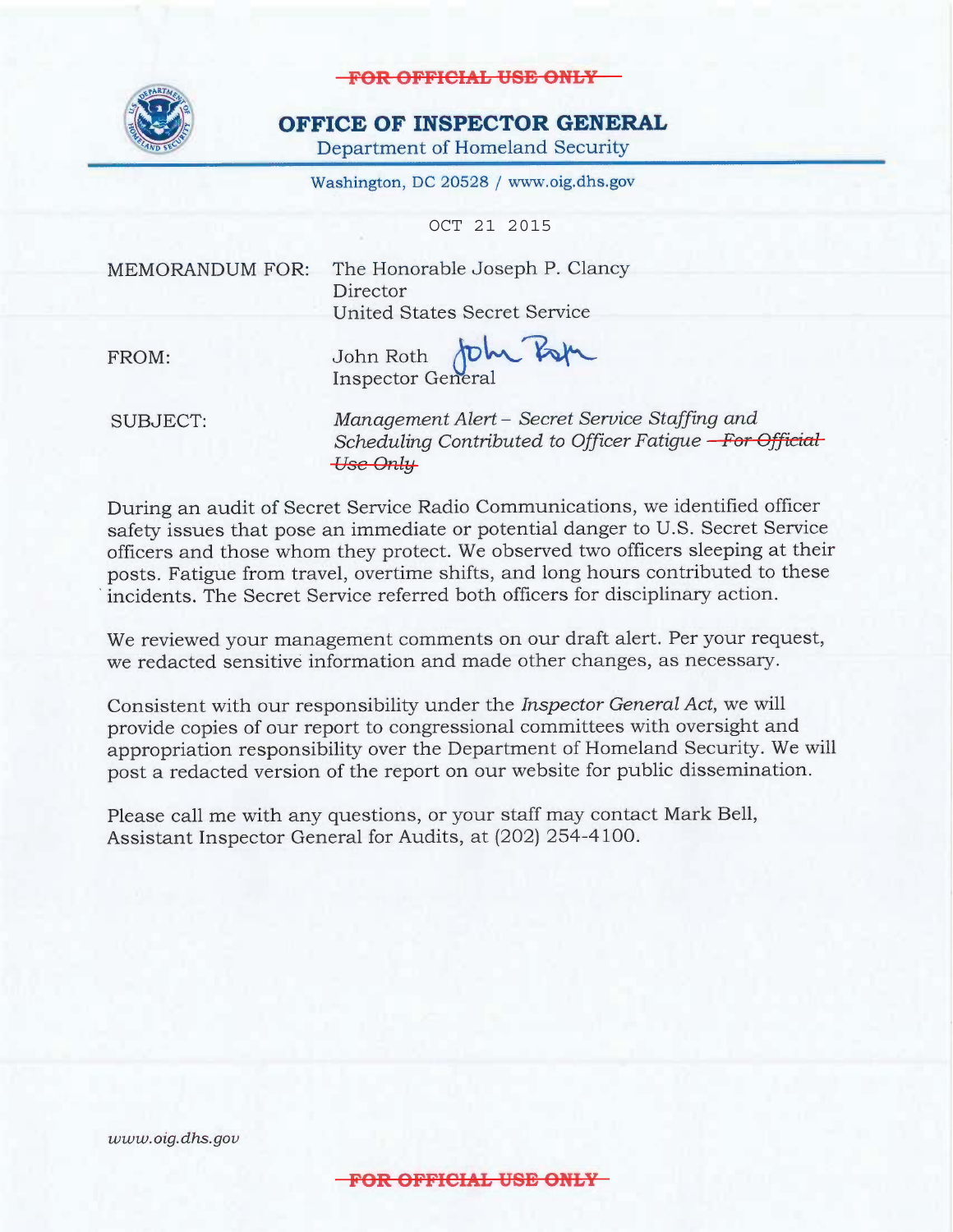

**OFFICE OF INSPECTOR GENERAL**  Department of Homeland Security

 $\overline{a}$ 

# **Management Alert**

## **Secret Service Staffing and Scheduling Contributed to Officer Fatigue**

This alert describes officer safety issues that may pose an immediate or potential danger to U.S. Secret Service officers and those whom they protect. During our ongoing audit of Secret Service radio communications, we recently toured several protected facilities in the company of Secret Service personnel. While doing so, we observed two officers sleeping at their posts;

Fatigue from travel, overtime shifts, and long hours contributed to these incidents. The Secret Service referred both officers for disciplinary action.

We interviewed the officers and the supervisors on duty on the dates of the incidents and we also reviewed officer schedules to determine whether external factors contributed to them sleeping on duty. We found that one officer worked almost 60 hours of overtime in the pay period prior to the incident. Tables 1 and 2 in Appendix A show overtime schedules for Officer 1. Secret Service personnel described that officer's overtime schedule as "minimal" compared to schedules of other officers in the unit. The officer indicated that long hours, travel, and illness contributed to his fatigue. In at least one instance, the officer traveled from Kenya to Washington D.C. for a protective assignment and recorded a 36-hour shift, which included operational preparations for travel on a military aircraft. Even after the incident, records confirm that the officer traveled on three separate occasions for protective assignments over an 18-day period.

The other officer did not work as much overtime, but routinely worked 12-hour days, rotating between indoor and outdoor posts. Tables 3 and 4 in Appendix A show overtime schedules for Officer 2. The officer indicated that working in a hot environment and lack of water contributed to the fatigue. A week after we learned of officer concerns, we conducted temperature readings at posts on site. Temperatures inside the posts ranged from 70–86 degrees on a 94 degree summer day, and only 4 out of indoor posts contained water. Secret Service informed us that officers are allowed to carry water from post to post. Additionally, Secret Service said that water is available to all personnel located at exterior and interior posts, which can be obtained from the breakroom,

 *www.oig.dhs.gov* 

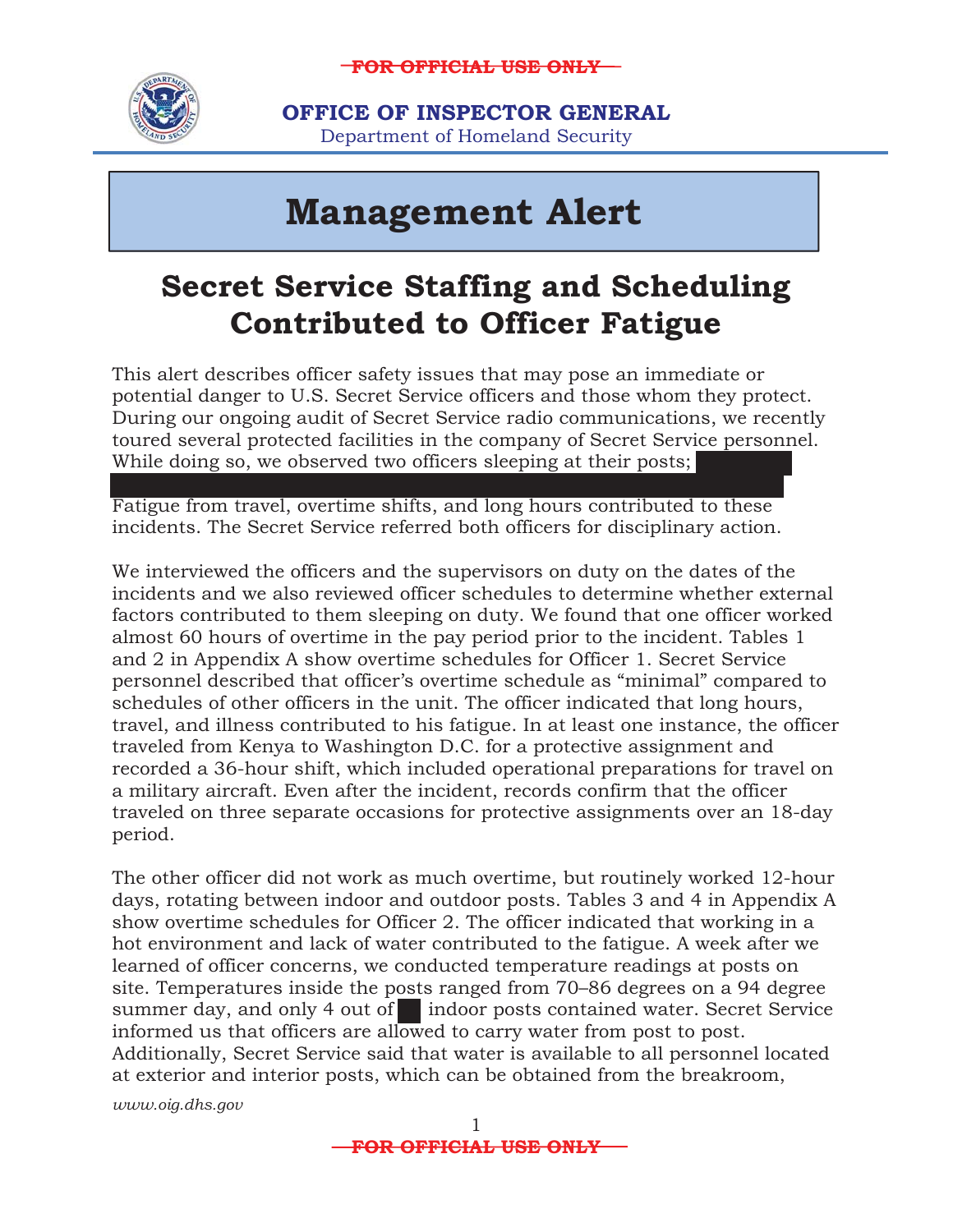

#### Department of Homeland Security **OFFICE OF INSPECTOR GENERAL**

water fountains, and other areas. Officers may request relief from their supervisors as necessary. Immediately after the incident, the Secret Service temporarily reassigned the officer to a different schedule. However, returning to the normal schedule meant that the officer had less than 8 hours between shifts. Not only was the officer "short changed" by receiving less than 8 hours between shifts, Secret Service could have avoided this had the officer's schedule returned to normal over the weekend.

In December 2014, the Secret Service Protective Mission Panel<sup>1</sup> issued a report on protection of the White House compound. The report stated, "the most common refrain that the Panel heard from all sources within the Service, from line agents and officers to the director, from special agents to UD (Uniformed Division) officers, is that the Service is overstretched, with personnel working far too many hours. The result, according to all, is an exhausted work force with low morale." In addition, the Panel noted that officers reported regularly working 13 days of 12-hour shifts, followed by one day off.

We are concerned that the Secret Service's staffing and scheduling process does not ensure that officers receive adequate breaks while on duty and time off between shifts. We felt it was important to bring these issues to your attention immediately as these issues impact officer safety and the agency's ability to meet its mission. Our office is conducting a broader review of the Secret Service that will address officer workloads and underlying management issues that contribute to low morale and officer concerns about their work environment.

In their comments to this alert, USSS reported that it recognizes that employee morale suffers when decreased staffing levels result in increased overtime and travel requirements, and decreased opportunities for training. To address their staffing challenges, USSS reported that it is pursuing a multipronged strategy to (1) clearly identify staffing needs, (2) efficiently recruit new workforce, and (3) effectively retain current staff.

<sup>&</sup>lt;sup>1</sup> United States Secret Service Protective Mission Panel. Following a September 2014 security breach at the White House, the Secretary of Homeland Security requested that the Panel review the Secret Service's protection of the White House compound. The Panel included former highranking Justice Department officials and former White House staffers.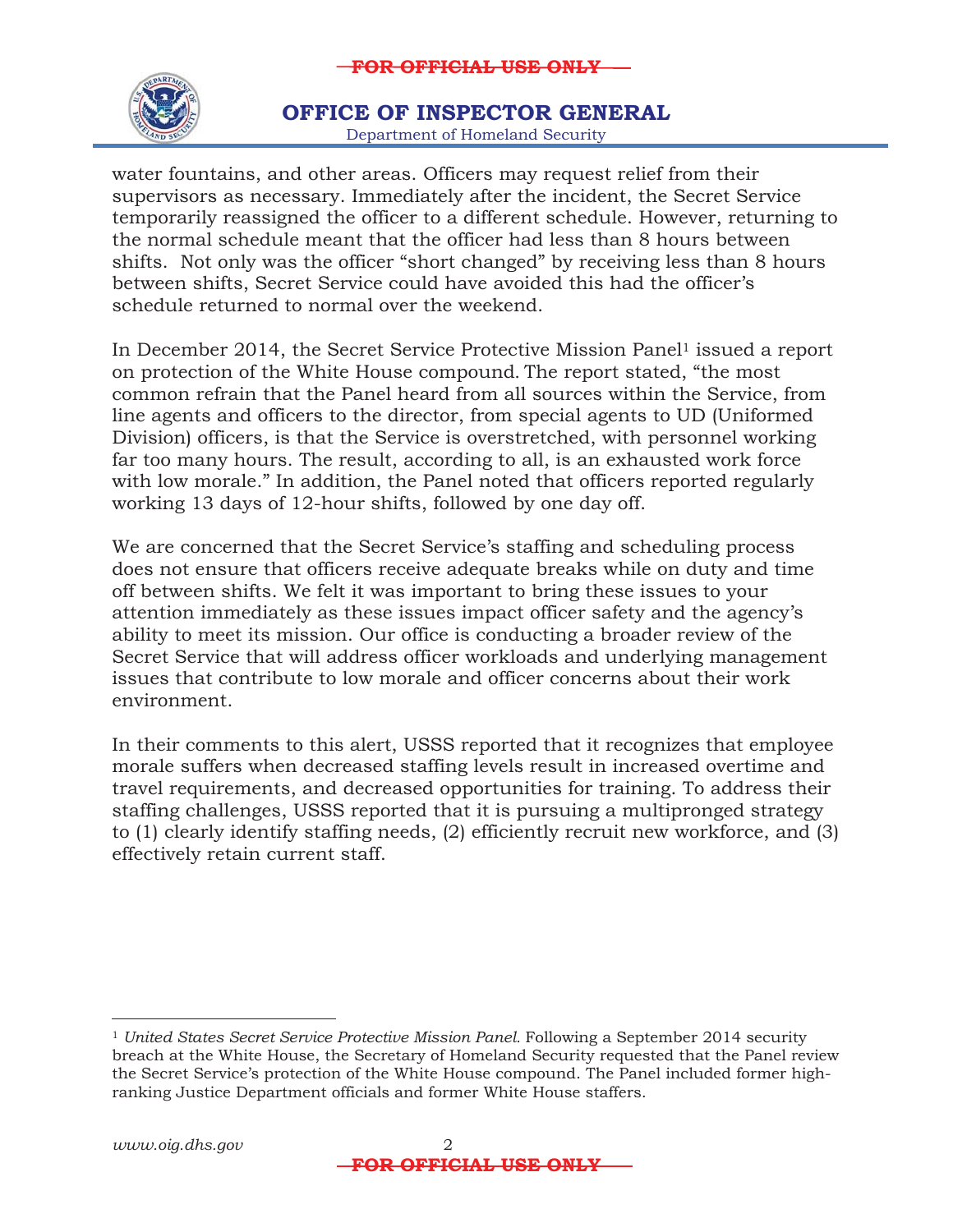

**OFFICE OF INSPECTOR GENERAL** 

Department of Homeland Security

### **Appendix A Officer Overtime Schedules**

#### **Table 1: Officer 1 Overtime Hours Prior to the Incident**

|                        | <b>Date</b> | <b>Overtime Hours</b> |
|------------------------|-------------|-----------------------|
| Start of Pay Period 15 | 7/26/2015   | $19.5*$               |
|                        | 7/27/2015   | $16*$                 |
|                        | 7/28/2015   | O                     |
|                        | 7/29/2015   | 4                     |
|                        | 7/30/2015   | 4.25                  |
|                        | 7/31/2015   | O                     |
|                        | 8/1/2015    | 0                     |
|                        | 8/2/2015    | 0                     |
|                        | 8/3/2015    | 4.25                  |
|                        | 8/4/2015    | 4                     |
|                        | 8/5/2015    | 0.5                   |
|                        | 8/6/2015    | 1.5                   |
|                        | 8/7/2015    | 4.5                   |
| End of Pay Period 15   | 8/8/2015    | $\Omega$              |
|                        | 8/9/2015    | 0                     |
|                        | 8/10/2015   | 0.5                   |
| Date of Incident       | 8/11/2015   | 0.5                   |
| <b>TOTAL</b>           |             | 59.5                  |

\*Not included in USSS response *Source: OIG Summary of Officer Payroll Records* 

#### **Table 2: Officer 1 Overtime Hours by Pay Period**

| <b>Pay Period End Date</b> | <b>Total Overtime</b> |
|----------------------------|-----------------------|
| 7/11/2015                  | 36                    |
| 7/25/2015                  | 41.5                  |
| 8/2015                     | 58.5                  |
| $22/2015*$                 |                       |

\*Pay period of incident. The incident was 8/11/2015. *Source: OIG Summary of Officer Payroll Records*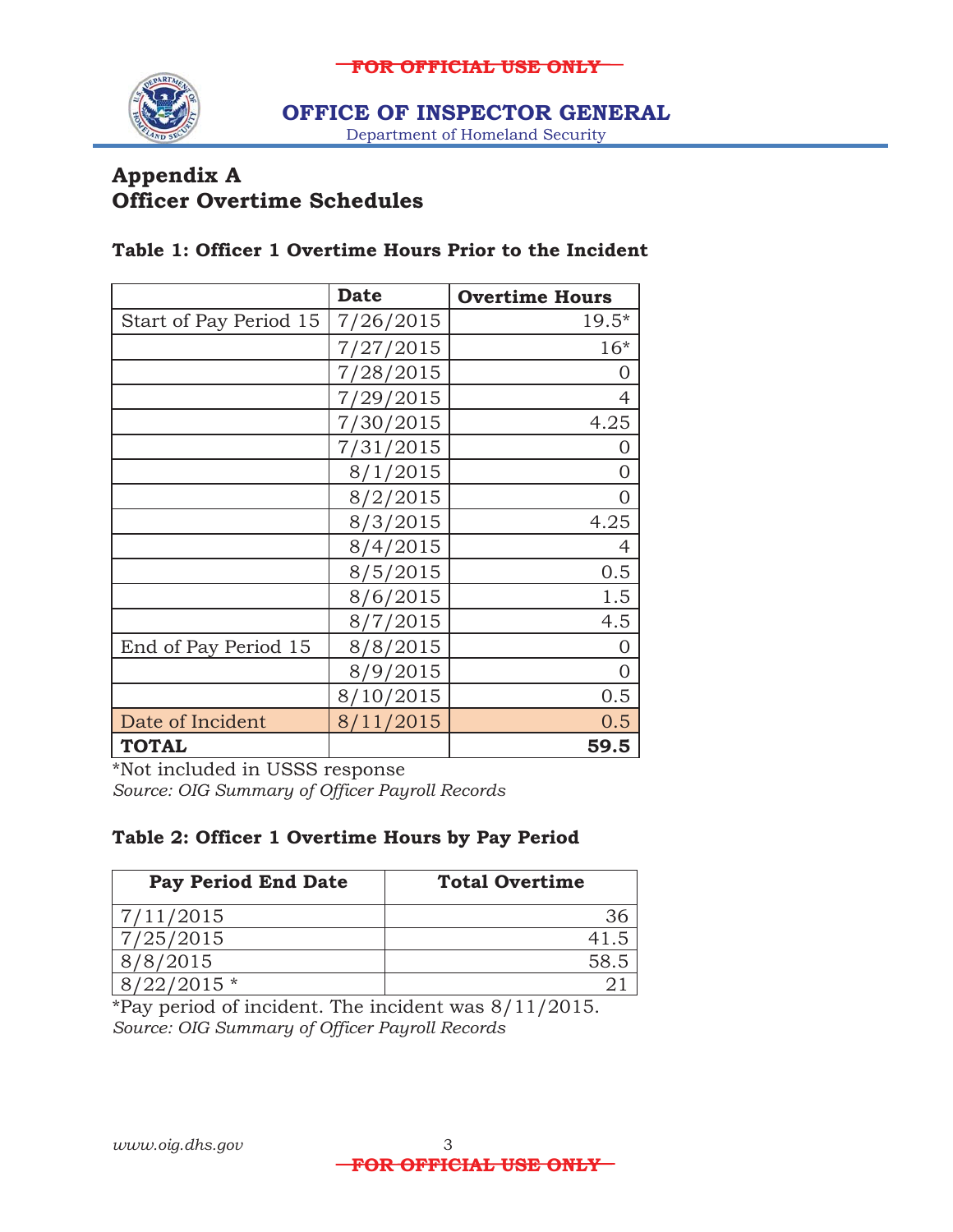

#### **OFFICE OF INSPECTOR GENERAL**

Department of Homeland Security

#### **Table 3: Officer 2 Overtime Hours during the Pay Period of the Incident**

|                        | <b>Date</b> | <b>Overtime Hours</b> |
|------------------------|-------------|-----------------------|
| Start of Pay Period 14 | 7/12/2015   |                       |
|                        | 7/13/2015   | $.5\,$                |
|                        | 7/14/2015   | 4.5                   |
| Date of Incident       | 7/15/2015   | 4.5                   |
|                        | 7/16/2015   | $\left( \right)$      |
|                        | 7/17/2015   | .5                    |
|                        | 7/18/2015   |                       |
|                        | 7/19/2015   | $\left( \right)$      |
|                        | 7/20/2015   | .5                    |
|                        | 7/21/2015   |                       |
|                        | 7/22/2015   | 4.5                   |
|                        | 7/23/2015   | $.5\,$                |
|                        | 7/24/2015   | 4.5                   |
| End of Pay Period 14   | 7/25/2015   | 8.5                   |
| <b>Total</b>           |             | 29.5                  |

 *Source: OIG Summary of Officer Payroll Records* 

#### **Table 4: Officer 2 Overtime Hours by Pay Period**

| <b>Pay Period End Date</b> | <b>Total Overtime</b> |
|----------------------------|-----------------------|
| 6/27/2015                  | 32.25                 |
| 7/11/2015                  | 11.25                 |
| 7/25/2015*                 | 29.5                  |

**Source: OIG Summary of Officer Payroll Records** \*Pay Period of the incident. The incident occurred on 7/15/2015 *Source: OIG Summary of Officer Payroll Records www.oig.dhs.gov* <sup>4</sup>